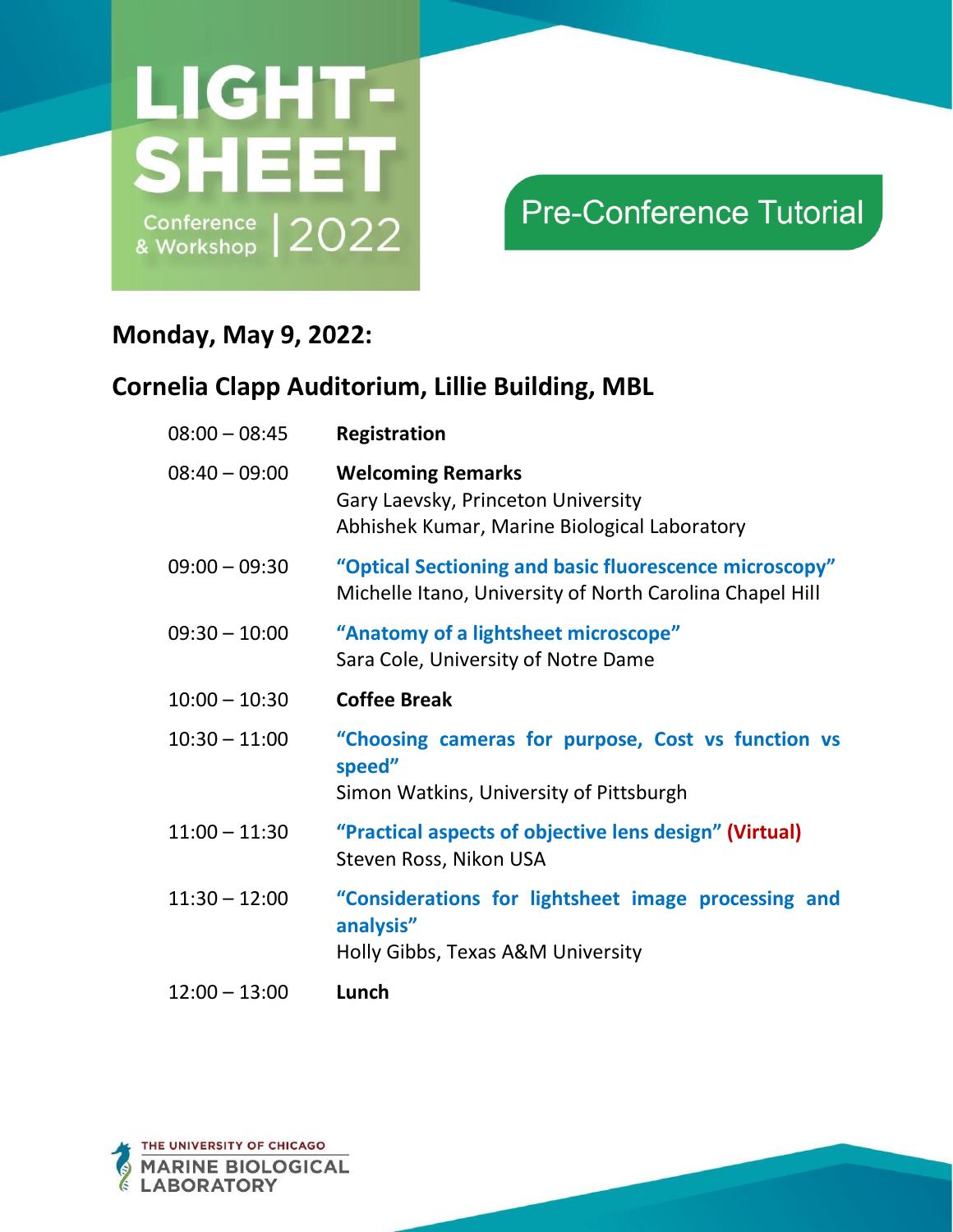

## Program - Conference

### **Monday, May 9, 2022:**

| $13:00 - 13:30$ | <b>Welcoming Remarks</b><br>Gary Laevsky, Princeton University<br>Anne Sylvester, Marine Biological Laboratory                                                                      |
|-----------------|-------------------------------------------------------------------------------------------------------------------------------------------------------------------------------------|
| $13:30 - 14:30$ | "Optical Tools for Analyzing and Repairing Biological<br>Systems"<br>Ed Boyden, MIT (Virtual)                                                                                       |
| $14:30 - 15:30$ | "Hyperspectral light sheet microscopy for 5D imaging of<br>living tissues"<br>David Piston, Washington University St. Louis                                                         |
| $15:30 - 16:00$ | <b>Coffee Break</b>                                                                                                                                                                 |
| $16:00 - 17:00$ | "Multiplexed and scalable cellular phenotyping toward<br>three-dimensional<br>standardized<br>the<br>human<br>neuropathology"<br>Tatsuya Murakami, The Rockefeller University       |
| $17:00 - 18:00$ | "Doing science with light sheet microscopy - in the lab<br>and in the classroom"<br>Pavel Tomancak, Max Planck Institute of Molecular Cell<br><b>Biology and Genetics (Virtual)</b> |
| $18:30 - 21:00$ | <b>Conference Reception Dinner, Swope Lower Terrace</b>                                                                                                                             |

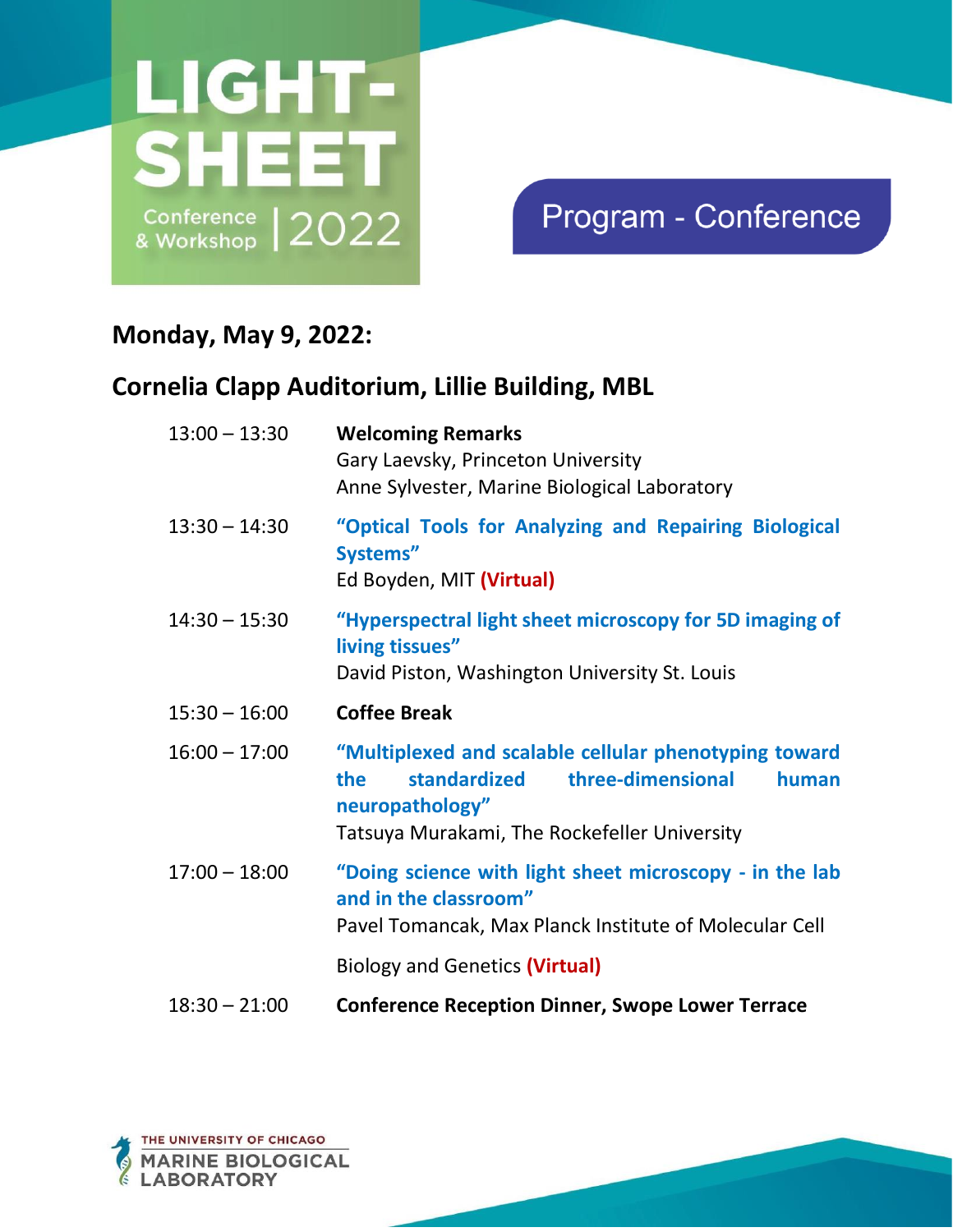

## Program - Conference

### **Tuesday, May 10, 2022:**

| $09:00 - 10:00$ | "Component dynamics and realistic force balance allow<br>particle-based simula-tions to recapitulate in vivo<br>actomyosin ring kinetics"<br>Amy Shaub-Maddox, University of North Carolina Chapel |
|-----------------|----------------------------------------------------------------------------------------------------------------------------------------------------------------------------------------------------|
|                 | Hill (Virtual)                                                                                                                                                                                     |
| $10:00 - 11:00$ | "3D Microscopy for Quantitative Analysis of<br><b>Microcarrier-Based Stem Cell Cultures"</b><br>Kristen Maitland, Texas A&M University                                                             |
| $11:00 - 11:30$ | <b>Coffee Break</b>                                                                                                                                                                                |
| $11:30 - 12:30$ | "Can it fit? Tips and tricks to bring you sample into the<br>lightsheet."<br><b>Emmanuel Reynaud, University College Dublin</b>                                                                    |
| $12:30 - 13:30$ | Lunch                                                                                                                                                                                              |
| $13:30 - 14:30$ | "High-Resolution Oblique Plane Microscopy"<br>Kevin Dean, U T Southwestern                                                                                                                         |
| $14:30 - 15:30$ | "Adaptive optics for high-resolution microscopy"<br>Na Ji, University of California Berkeley (Virtual)                                                                                             |
| $15:30 - 16:00$ | <b>Coffee Break</b>                                                                                                                                                                                |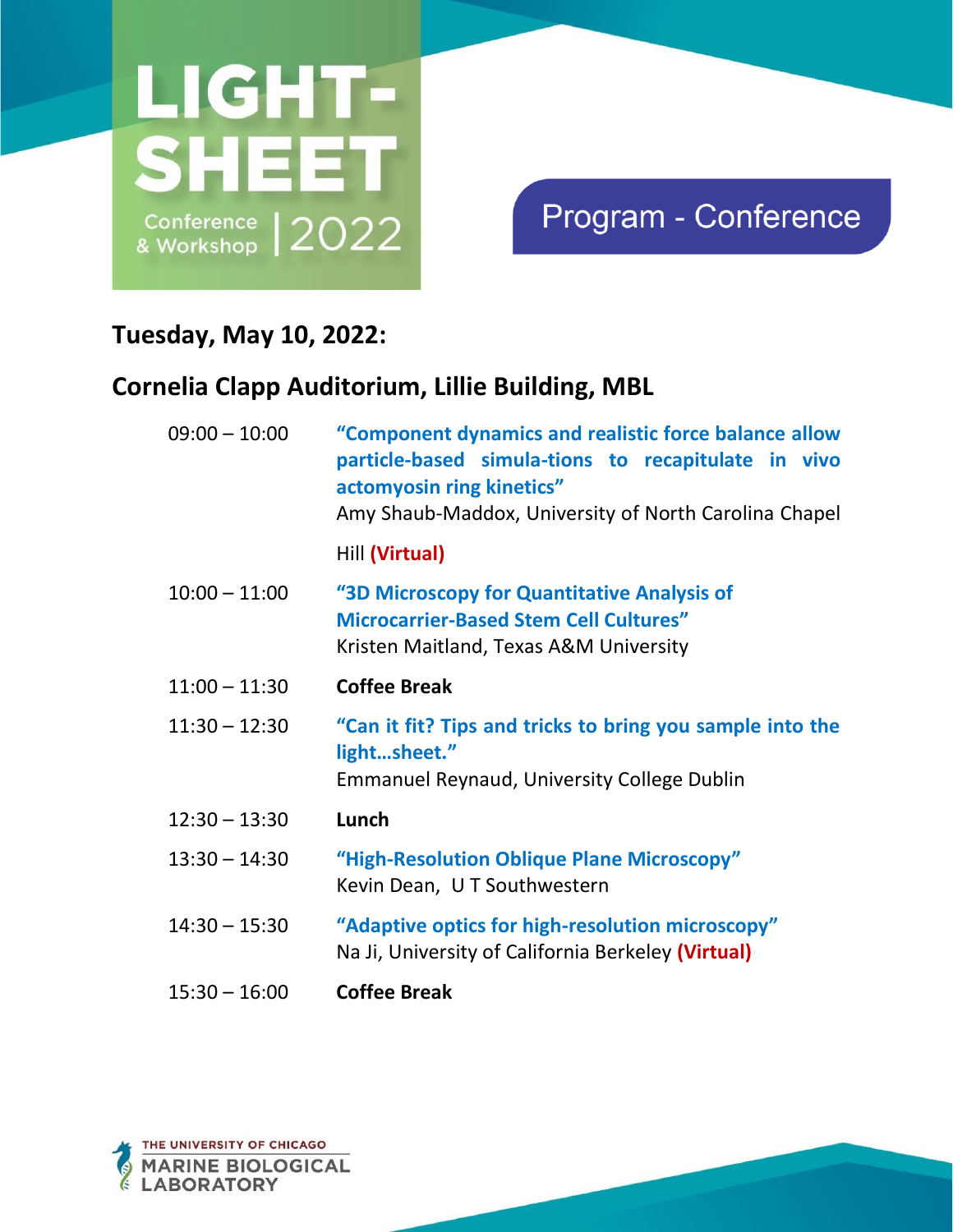# LIGHT-**SHEET**  $\frac{\text{Confference}}{\text{& Working}}$  2022

## Program - Conference

| $16:00 - 16:40$ | <b>Federal Grant Opportunities for Instrumentation</b>                                                                                              |
|-----------------|-----------------------------------------------------------------------------------------------------------------------------------------------------|
|                 | "National Institute of General Medical Sciences<br>(NIGMS) Technology Development Program"<br>Alvin T. Yeh, National Institutes of Health (Virtual) |
|                 | "Support for Light-sheet Researchers at the National<br><b>Science Foundation"</b><br>Steven Ellis, National Science Foundation (Virtual)           |
| $16:40 - 18:20$ | <b>Early Career Session</b>                                                                                                                         |
|                 | "Using light-sheet microscopy to study motor sequence<br>generation in Drosophila"<br>Amicia Elliot, National Institutes of Health                  |
|                 | "Multimodal Optical Scope with Adaptive Imaging<br><b>Correction (MOSAIC)"</b><br>Tian-Ming Fu, Princeton University                                |
|                 | "Non-canonical neuromodulation of the cerebellar<br>cortex"<br>Stephanie Rudolph, Albert Einstein College of Medicine                               |
|                 | "Cell division and developmental decisions in a changing<br>world"<br>Zak Swartz, MIT                                                               |
|                 | multi-immersion<br>"Mollusc-inspired<br>microscope<br>objectives"<br>Fabian F. Voigt, Harvard University                                            |
|                 |                                                                                                                                                     |

18:30 – 19:30 **Dinner, Swope Lower Terrace**

THE UNIVERSITY OF CHICAGO MARINE BIOLOGICAL<br>LABORATORY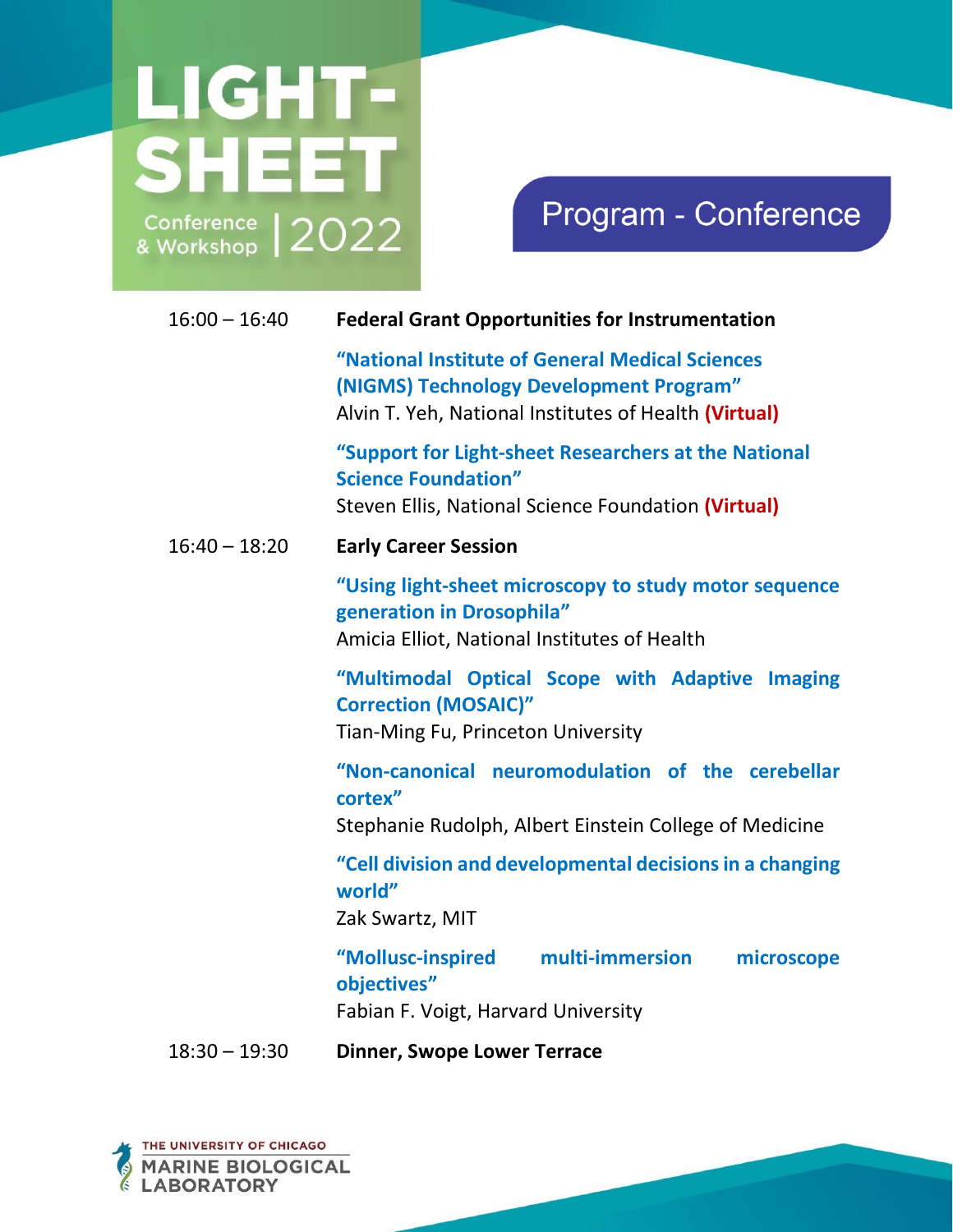

## Program - Conference

### 19:30 – 21:00 **Happy Hour and Vendor Talk, Swope Lower Terrace Mizar Imaging Inc. Intelligent Imaging Innovations (3I) Lifecanvas Technologies TCI America Scientific Volume Imaging (SVI) Arivis Imaris, Oxford Instruments**  21:00 – 22:00 **Core Facility Managers Discussion (Optional) Moderator: Gary Laevsky and Louis Kerr**

### **Wednesday, May 11, 2022:**

| $09:00 - 10:00$ | "Uncovering cell dynamics in developing embryos,<br>embryoids and organoid models"<br>Gopi Shah, EMBL Barcelona (Virtual)                                     |
|-----------------|---------------------------------------------------------------------------------------------------------------------------------------------------------------|
| $10:00 - 11:00$ | "Lattice light sheet microscopy – innovations,<br>applications and future directions"<br>Wes Legant, University of North Carolina Chapel Hill                 |
| $11:00 - 11:30$ | <b>Coffee Break</b>                                                                                                                                           |
| $11:30 - 12:30$ | "3D single-molecule tracking and super-resolution<br>imaging throughout cells using a tilted light sheet"<br>Anna-Karin Gustavsson, Rice University (Virtual) |